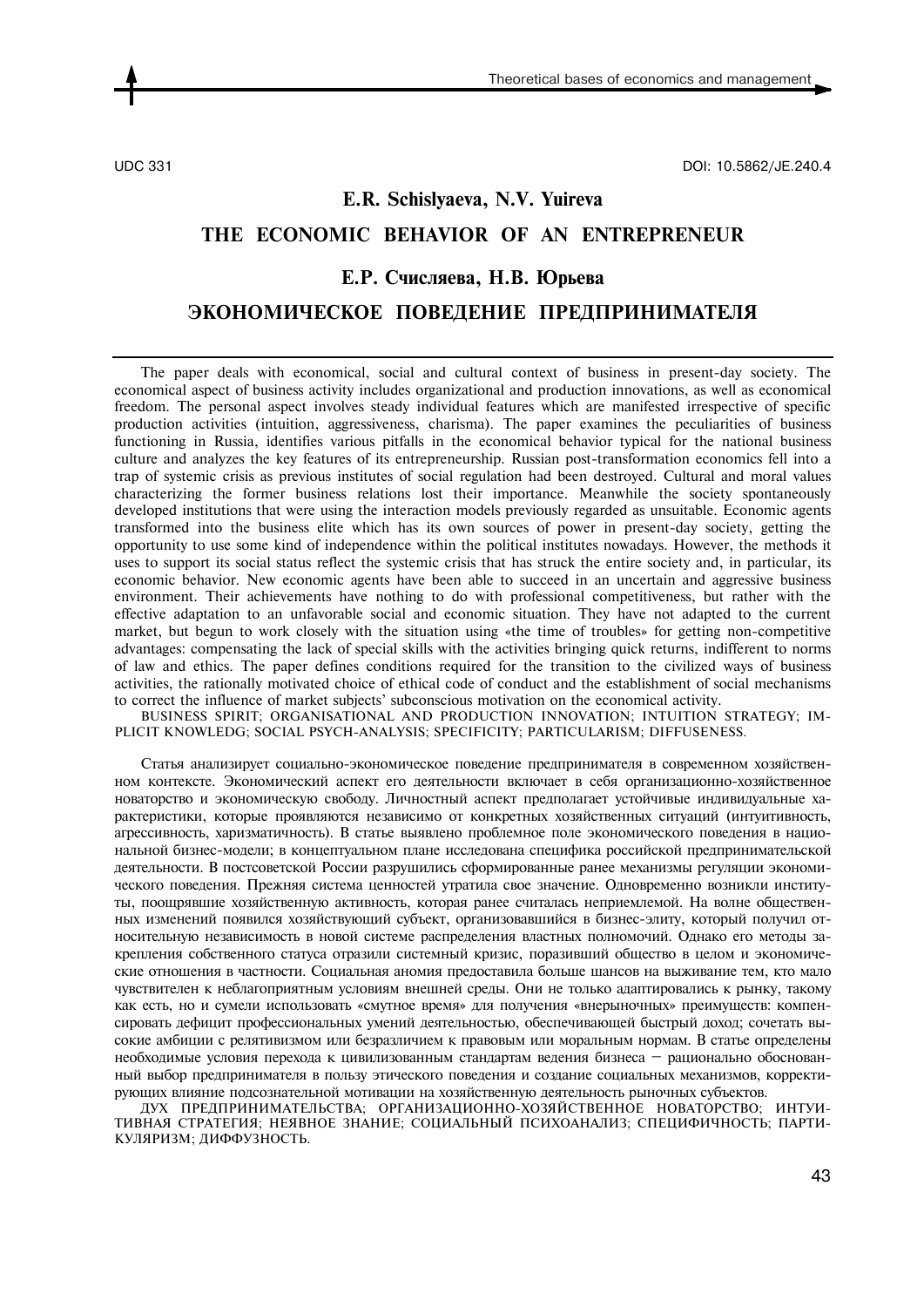Entrepreneurship is as old as the economic system itself. There was no such word in the books of ancient scientists. Thus business activity was not discussed in the preindustrial period. First scientific business theories formulated only in the 18th century (A. Turgot, A. Smith, D. Say) were rather primitive. The modern attitude to the problem is polysemous, as it combines multiple ideas, some of which are mutually contradicting. The meaning of «entrepreneurship» ranges from «an idle class» (T. Veblen) [1] to «the basic phenomenon of economic development» (Shumpeter) [2]. The theoretical paradigm suggested by Shumpeter and Hayek is based on the interdisciplinary approach [3]. It considers business activity as a functional, economical, social and cultural phenomenon.

The economic aspect of business includes two interrelated elements: organizational and managerial innovations and economic freedom. The long list of other elements (risk-taking, decision making, resource ownership, leadership, profitmaking, interaction with the authorities and suppliers, clients, etc.) is either optional or complementary. The unpredictable development of a new business and the responsibility imposed by economic freedom can ensure new risks. Decision making is an integral characteristic of business and management. Investment freedom, as well as the right to capitalize income, springs from economic freedom. The motivation to make profit has its roots in the very nature of economic activity, it also represents the goal of organizational innovation.

Business reveals itself through different forms, such as the establishment of a new enterprise or reorganization of an old one, maintaining the new modification of old connection, but it is always linked with a combination of productive factors. Shumpeter defined its function as the creation of possibilities for the output of new goods, discovery of raw materials, sale markets, restructure of production. This activity implies «making new combinations of productive factors» or various innovations [4]. Business is connected with other types of entrepreneurship, such as management, scientific research, marketing, each of them being capable to change previous production combinations. The business function has been performed by experts during the evolution of economic relations.

The state of social and economic environment is very important. It predetermines not only the ways of «new combinations», but also the motivation of business activity. Businesspersons as economic players hold social positions according to their class interest and form the living standards and a system of moral and aesthetic values.

Hayek's concept is based on personal freedom as one of the greatest values, limited by the laws of the civil society. Individual independence enables to use economic potential in a productive way. Economic freedom gives an active agent a number of rights guaranteeing independent choice of type, form and sphere of economic behavior as well as the method for implementing and using its product and profit. Freedom is limited by a number of circumstances. But the autonomy of decision making seems to be the main condition of business, without which a new productive combination is impossible in terms of economics, organization and psychology. Productive forces in general are influenced by either freedom or its antipode, dictatorship. For example, economic freedom provides the implementation of scientific discoveries aimed at the manufacturing modernization. In case there is no such freedom, scientific achievements have to be introduced.

Personal freedom together with the influence of «the invisible market hand» [5] and competition provides the high intensity of search activities, effectiveness of resource distribution and realization of personal abilities. Despite the fact that business function is dispersed, a special class of people, «ready to try out new possibilities» [6], is distinguished among economic agents. Different countries have the same number of entrepreneurs. The lack of «business spirit» [7] is not linked to the human nature, but it is the result of limitations imposed by the existing customs and institutions.

Hayek's theory of «concealed knowledge» implies that an economic possesses a unique knowledge which helps to make independent decisions. The best possibilities for using informational advantages are created by the market. The pricing mechanism informs everybody of demand and supply. The sector of maximum market uncertainty prepares a «breakthrough into the future». It is boosted by competition and determines the search for changes in customer preferences and the methods of satisfying them. Such a context gives businesspersons the chance to effectively combine their unique knowledge and the market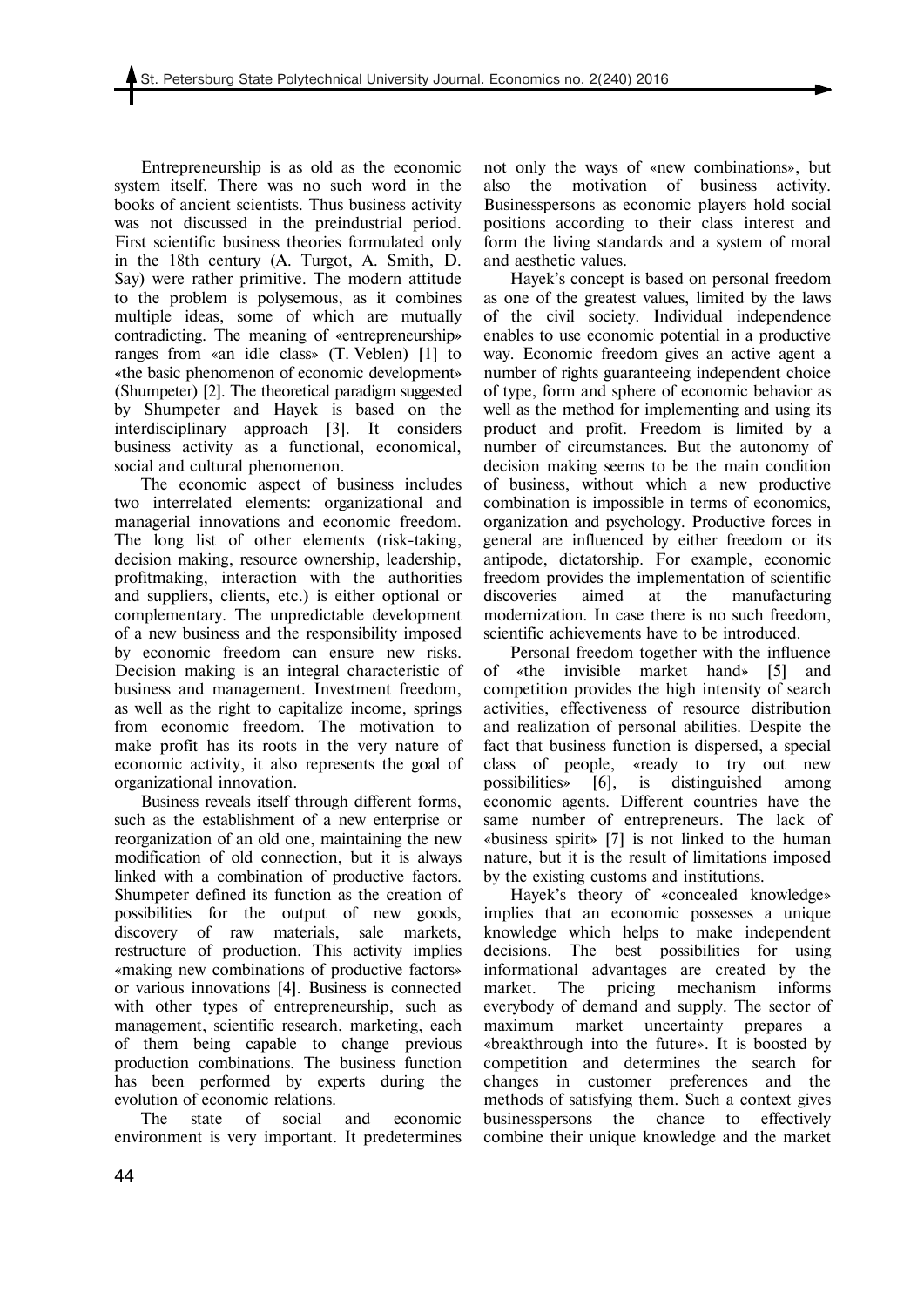situation. This combination strengthens their competitiveness and provides the highest possible income.

The development of the institutes does not always highlight its social and economic nature. Functions and features are mixed in more primitive institutional forms, which make them harder to discern. For example, it is hard to distinguish one element of business activity from another in a feudal's actions. The modern businessperson is not only a capitalist-owner, but also a manager, an engineer and a technical instructor. Even now he or she acts as a purchasing and sales agent, personnel manager, etc. The new combinations of activities are predetermined by the personality of a businessperson, rather than by his or her occupation. Every economic agent whose behavior differs by its search style is a potential entrepreneur. This behavior implies certain underlying personality traits. It is intuitive thinking related to the will and ability to focus on essential things in the situation, rather than directly to intelligence. Professional skills, broadmindedness and analytical abilities are not a guarantee of business success. The great importance of instinct and intuition are decreased by keen understanding and complicated rationalization. Secondly, an entrepreneur has the ability to obtain the determined goal despite uncertainty and environmental resistance. The third quality is the authority based on charisma, which facilitates target searching for likeminded people.

Personologists partly agree with sociologists, though their conclusions are more radical. According to psychoanalysis, a businessperson is a deviant psychological type with successoriented behavior. He or she has low tolerance to psychological strain and frustration, limited scope of attention, which induces the tendency to make a decision according to the first impression and intuition. Investigation and analytical research of problems are limited due to the fact that cognitive process does not fulfill the integration function. Such a mentality lacks logic concentration, self-critical reflection and active research processes.

Impulsive behavior is typical for a business actor. Short-term operative planning focused on satisfaction of immediate profit, rapidity of psychic reactions, immediateness of emotional

expression are their distinctive features. In this respect, financial well-being can be considered an indicator of prestigious social status. Such a person lacks bright individuality, he or she rarely has brilliant intellect and talents in other activities, rather than business. From the social point of view, it is a typical upstart, who has poorly resolved motivation concerning traditional culture values. Their behavior repertoire is notably short of something we call the «relationship culture». Bad manners and lack of «respectability» especially irritate those who «do not have to earn their place in the sun» through their efforts.

Unconscious obstacles of the entrepreneurial mental type can be overcome with the help of psychological defense mechanisms formed in the childhood. According to this model, the father is considered to be a very strict person which for a child is synonymous to being rejected, while the mother is usually strict too, but is the one who approves. The parents' images are gradually integrated. The perception of control and rejection becomes a dominating pattern of behavior. This situation has caused aggressive reactions and psychological tension, which are transferred to business actors themselves or to others. Personal traits are linked with a compensatory reactions, which results in basic feelings of imperfection and develop into selfindependence, absolute control and domination in any activities. The individual works out the opposite type of reaction: hyper-activity and impulsiveness are opposed to difference and submission; non-conformist resistance is opposed to fear of authorities; ambition is opposed to the sense of inferiority and helplessness; optimism and recoverability are opposed to depression and anxiety. In these activities a business person tries to shape the organization where they could have the leading position. The firm is considered to be the symbol of their success and it is much more important than the method of money-making. It is the realization of his ability to create a new reality.

The situation of social crisis has given an impulse to develop a business class from the people who were called «negative passionaries» [8] by L.N. Gumilev. The market reforms have brought about economic agents who have been able to succeed in an uncertain and aggressive business environment. Their achievements have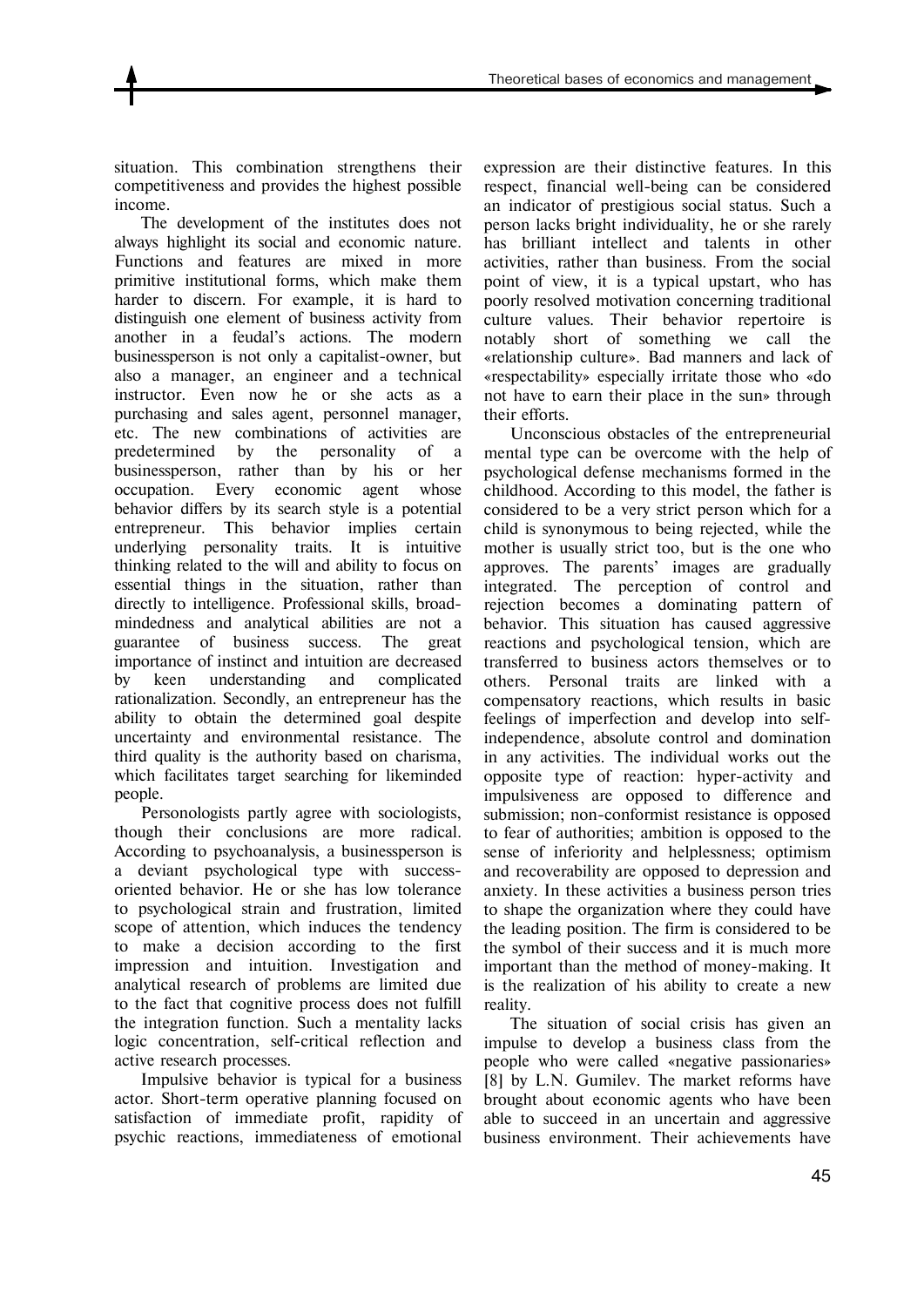nothing to do with professional competitiveness, but effective adaptation to unfavorable social and economic situation. They not only accept the conditions, but interact with the situation using «the times of troubles» for getting noncompetitive advantages [9].

Russian business activity differs in the variety of internal organization, which explains contradictory personal features of its agents [10]. On the one hand, cognitive mechanisms of general estimation are heavily involved. On the other hand, there is a striking working efficiency, linked with simultaneous inclusion into the working process of several psychical structures. Such psychological adaptation provides a high level of motivation into the working activity despite the conditions of strong uncertainty. A businessperson's self-esteem does not depend on social approval or disapproval because of their internal energy. Finally, goal-setting is characterized by procedurality, maximization and paradoxicality of behavioral choice. The competitive environment maintains the businessperson's unconscious desire to avoiding stereotypes, rivalry amplifies their abilities to think outside the box in any problematic situation. Domination of intuitive mental strategies shapes creative patterns of business behavior with various unknown outcomes. Dominance of the intuitive way of thinking over the rational one results in psychological exhaustion. If an individual has a relatively high positive self-esteem, it would be possible to adequately assess the failures, not to use violence for correcting them, not to compete against rivals in an unethical manner. However, a high positive self-esteem is quite a random occurrence. For this reason, a mature market has worked out a variety of means (cultural, law, power) for setting a limit to (restraining, restricting) deviant business behavior.

Russian post-transformation economics has fallen into a trap of the system crisis when previous institutes of social regulation have been destroyed but new ones have not been built yet. Cultural and moral values which characterized the former business relations have lost importance. Meanwhile, the society has spontaneously developed institutions which use interaction models that have been considered unsuitable just a while ago [11]. Economic agents, having come into focus of weakly regulated business processes, transformed into the business elite, which has its own sources of power in the modern society, getting the opportunity to use some kind of independence within the political institutes nowadays [12]. However, the methods it uses to strengthen its social status and prestige reflect the systemic crisis that has stricken both the entire society and bodies of government, in particular.

Investigation results of the Russian Independent Institute of Social and National Problems have confirmed that influence of macro-environmental factors (government economic policy, legal coverage of business activity, actions of regional and local government institutes) on the business stability is much lower compared to microeconomic and personal indices [13]. The decline in the subjective significance of macro-conditions is connected with the peculiar adaptation of a Russian business agent.

The anomy of the Russian society resulted in the loss of cultural values, which entailed the emergence of low-level models of economic behavior. The fledgling market awoke primitive instincts of egoistic, acquisitive and ethnocentric behavior hidden in the «collective unconscious». Getting away from the conventional social control they provoked a higher crime rate in the country.

The behavioral pattern of the entrepreneur can be defined using Parsons' incentive-cultural dilemmas («affectivity — diffuseness — particularism — quality — performance -self-orientation»[14]). They reflect the rational content of business behavior in society [15]. Though T. Parsons did not make ethical judgment using his dilemmas, they reveal an explicit biased nature of the Russian entrepreneur [16]. In particular, they are characterized by self-centered orientation, pursuing their own interest.

There are basic qualitative characteristics of business people providing their adaptation to social conditions: moral, law and occupation (all of them are the indicators of civilized market relations). Consequently, classification of business types is based on various variables: law abidance, competence, and moral and ethical aspects. According to such definitions, two ideal types can be distinguished:

 — «cultural business person» — business activity demands professional education, law obedience, scrupulous ways of reaching the goal;

 $-$  «wild businessman»  $-$  just the opposite features; the behavior, is dominated by the unconscious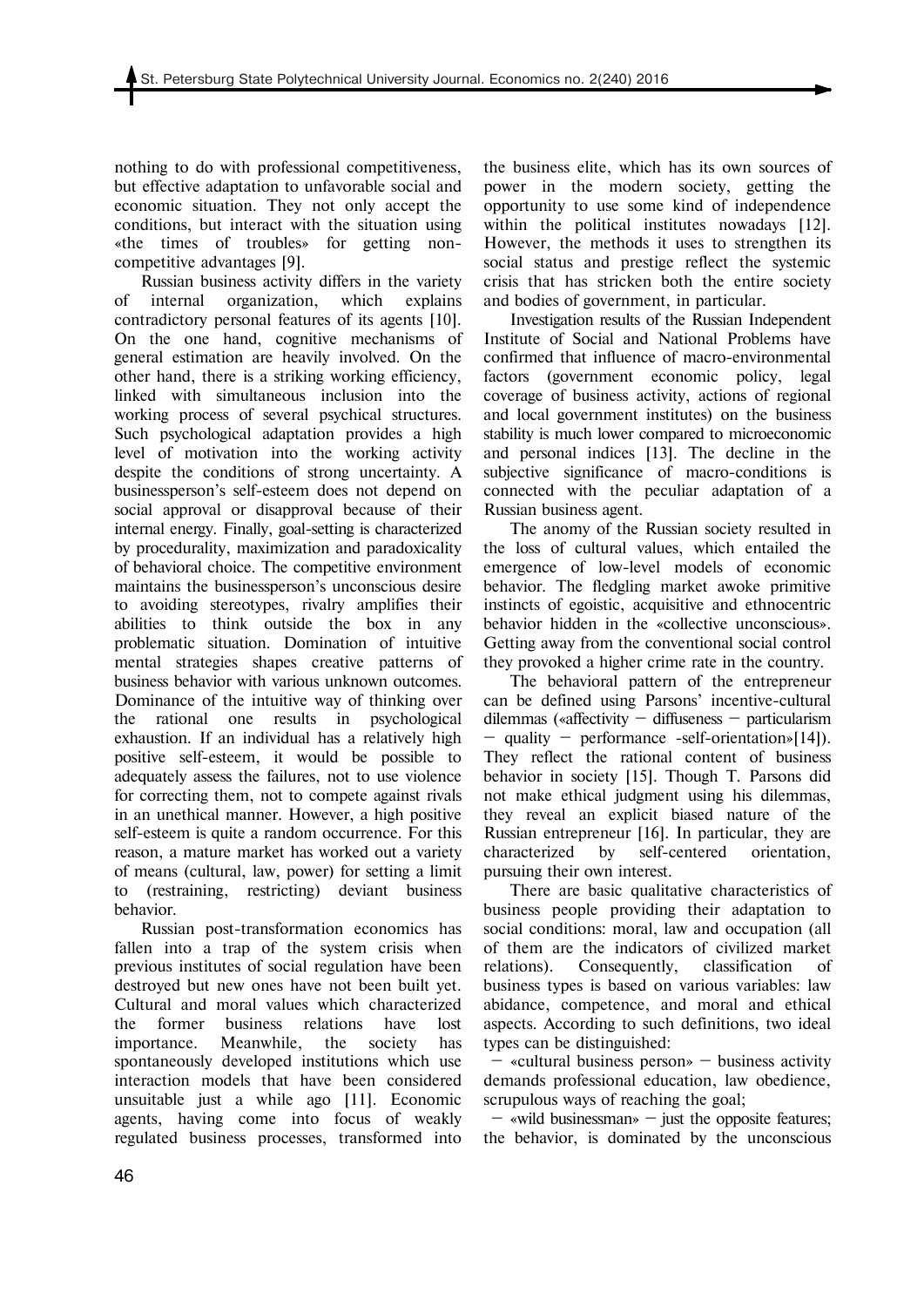motivation under the influence of passionarity, attractiveness, ego-complexes, etc. [17].

The type is widely spread among the representatives of Russian business. They take on anything that did not require special knowledge and are oriented on obtaining fast income, ignoring laws or using culturally rejected means of goal achievement. According to the report of the Russian Union of Manufactures and Businesspeople Expert Institute, 40 % of businessmen have earlier been prosecuted, and every third of them has a connection with criminal world (for representatives of large businesses this figure is even higher) [18].

The antisocial character of Russian business is in strong opposition to everything which reduces income and support of any activity which increases it. The entrepreneur accepts success only on the basis of material wealth sacrificing other social connections and links for such sake. The entrepreneurs who have a chance to succeed are those who have no need to reinvent themselves, are not prone to reflection, and whose ambitions are combined with relativism or indifference to laws and moral principles. The moral legitimacy of Russian business is doubtful, which makes its relationship with society very complicated. Weakness of the legal conscience, collapse of morality, and media advertising of individualism, quick success, richness and outsized consumption values facilitate the development of the deviant form of business activity. The social responsibility of business cannot be separated from the general level of public moral. It does not exist by itself, isolated from common cultural environment. If the ideas of duty and responsibility are devaluated and altruistic values are repudiated, the activity for the social welfare will not be considered as the respectable form of behavior [19].

Nowadays the main efforts of businesspeople are aimed at personal enrichment by any means. On the other hand, they are concerned about their business publicity through commercial media. Creating a social and cultural environment stimulating a businessperson to activities approved by the majority of the population becomes a very important task.

## **REFERENCES**

1. **Veblen T.** The Theory of the Leisure Class: An Economics Study in the Evolutionary of Institutions. New York, Macmillan, 1899, p. 209.

2. **Schumpeter Y.** The Theory of Economic development. Moscow, Progress, 1982, p. 155. (rus)

3. **Hayk F.** Competition. *Business Psychology*. Selections of literature. Study-book for psychological, economic and management departments. Samara, Bahrah-M, 2007, p. 405. (rus)

4. **Schumpeter Y.** The Theory of Economic development. Moscow, Progress, 1982, p. 306. (rus)

5. **Suharev O.S**. Institutional Economy. Мoscow, Science. 2008. 306 p. (rus)

6. **Hayk F.** Competition. *Business Psychology.* Selections of literature. Study-book for psychological, economic and management departments. Samara, Bahrah-M, 2007. 430 p. (rus)

7. **Veber M.** Capitalism Spirit and Protestant Ethics. Мoscow, Nauka, 1975. 79 p. (rus)

8. **Gumilev L.N.** Ethnogenesis and Biosphera of the Earth. Leningrad, 1990, p. 58. (rus)

9. **Yuireva N.V.** The Peculiarities of Russian social — economic genotype. *Audit andFinance Analysis*. 2014. № 1. 407 p. (rus)

10. Human Capital of Russian Political Elite**.** Ed. by Е.B. Shestopal, А.V. Selesneva. Мoscow, RОSSPAN, 2012. 173 p. (rus)

11. **Buharin S.E., Malkov S.Y**. Elite Evolution. Moscow, Gaudamus, 2014. 105 p. (rus)

12. **Gaman-Golutvina O.V.** Political Elite of Russia. Moscow, ROSSPAN, 2006. 219 p. (rus)

13. **Dushuckey L.Е.** Business Interaction with Environment Conditions. *Business Psychology*. Selections of literature. Study-book for Bloomington. London, Indiana UP, 1978. 405 p.

14. **Grathoff R.** The Theory of Social Action: The correspondence of Alfred Schutz and Talcott Parsons. Ed by Е.B. Shestopal, А.V. Selesneva. Мoscow, RОSSPAN, 2012. 173 p.

15. **Kovalev A.D**. Development of Parsons Acton Theory. *The History of Theoretical Sociology*. Vol. 3. Мoscow, Kanon, 1997. 161 p. (rus)

16. **Renée C.Fox**. After Parsons — a theory of social action for the 21st century, eds. New York, Russell Sage Foundation, 2005. 73 p.

17. Human Capital of Russian Political Elite**.** Ed. by Е.B. Shestopal, А.V. Selesneva. Мoscow, RОSSPAN, 2012. 113 p. (rus)

18. **Barsuckova S.Y.** Businessmen of Different Periods: The Problem of Entering the Market. *ECO*, 2006, no. 12, pp. 80—89. (rus)

19. **Zarubina N.N.** Social and Cultural Principles of Economy and Business. Moscow, Magester. 149 p. (rus)